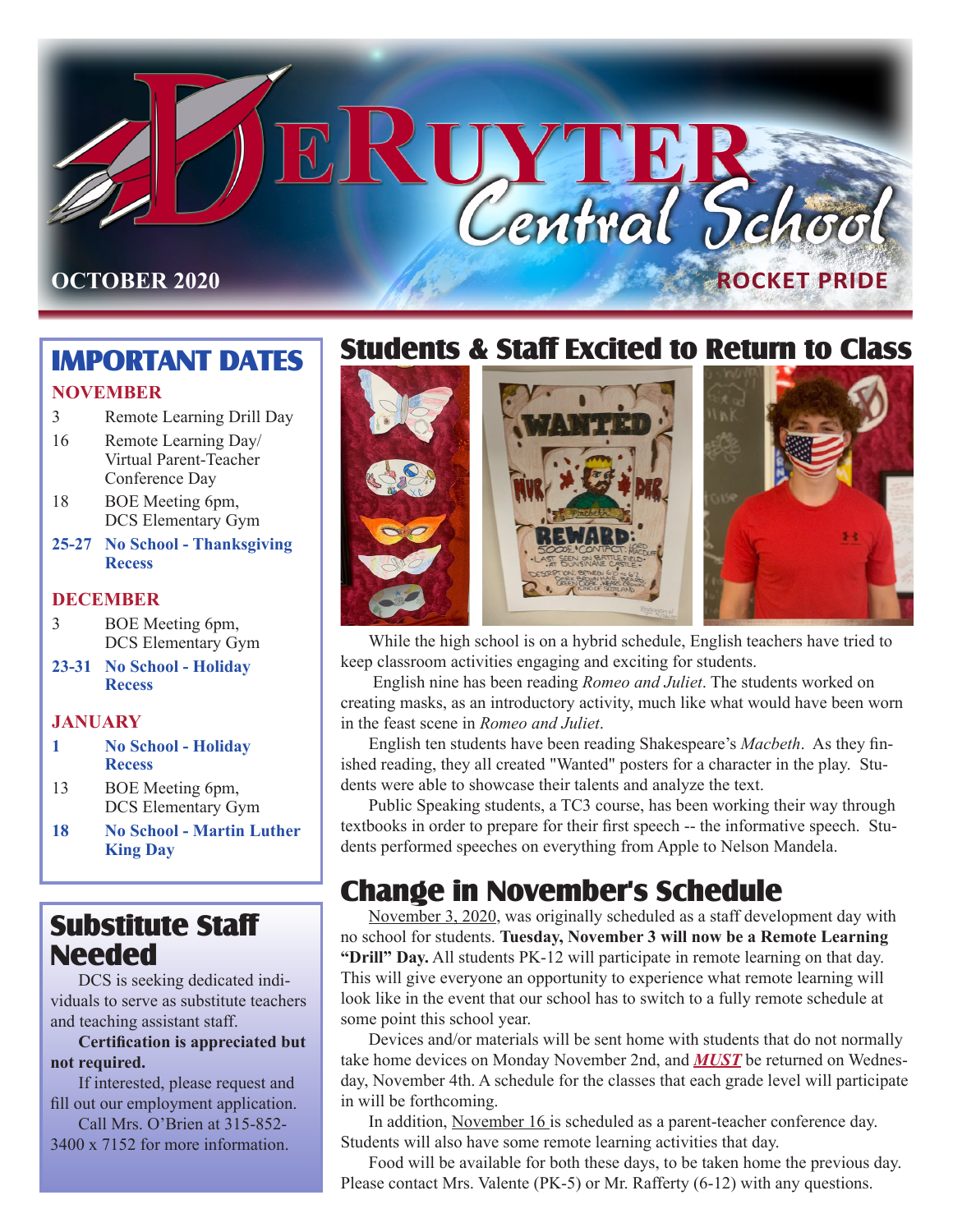#### www.deruytercentral.org **315-852-3400**



**DR. DAVID M. BROWN**

## **FROM THE DESK OF THE SUPERINTENDENT**

Dear Community,

It is October, and we are still in session... this brings a smile to my face. I hope this is the beginning of a successful year without any interruptions. That being said, there is a still much uncertainty in our day-to-day operations. I so hoped we could bring all of the almost 400 students back this year but our High School students just didn't fit in the rooms utilizing social distancing protocols

and regulations from the New York State Health Department and Department of Education. I thought it prudent to give you some realities as we know them today:

1.) In order to be in session, students must be socially distanced by 6 feet in the classrooms as well as being twelve feet during Physical Education, Vocal/Choral and Instrumental Music classes. This is because of aerosol distribution. Please know that these decisions are not arbitrary and not made by me or the team but because we are mandated to do so.

2.) You are probably already aware, but the New York State Health Department did change from students and staff needing a doctor's note AND a negative COVID test to OR a negative test. When your child is sick with COVID like symptoms, you should work with Ms. Vadala, our school nurse, to have the necessary documents for return to the classroom. Again, none of this is arbitrary. When it changes, we will alert you. See Mrs. Vadala's messages on page 4.

3.) I want you to be aware and understand the opportunity you have in the Student Medical Services which is provided by Family Health Network. This is a free service provided by a New York State grant (no cost to participants). Insurance can be used to help with deductibles. They provide physicals, immunizations, flu vaccines, and now COVID related needs including a COVID test if needed. You need to sign up for the program in order to take advantage of this. Please contact Valerie Houghtaling at Student Medical Services for an enrollment packet; the phone number is 315-852-3400 x.7110, or you can complete the form on page 6.

4.) Due to COVID-19, we are not allowing guests in the building throughout the day and on the property when we are closed. When we use the playground during the day we disinfect the surroundings during the day and due to safety reasons, all of the campus needs to stay closed. I hope we can change this soon and will let you know when we can.

Have you seen the new Track or the new Soccer Field? They look amazing, and again we are so appreciative of the support for our Capital Project. However, did you know that the Soccer field is SOD? This means it needs to cure. If we walk or run on it there is a good chance it will get damaged and not grow properly. That is why the gates are locked. We can't wait to use our new athletic facilities but always knew it was not available until the spring of 2021 at the earliest. Stay tuned for the Grand Opening and Dedication coming next Spring or Summer.

No matter what is happening, I want this community to know that I will continue to communicate and if something is important and needed to be timely, I will deliver information via School Messenger. It is my intent not to use School Messenger unless there is a reason to get information to you immediately.

#### Remote or In-Person?

Making this decision, as a parent, was not easy for me, as I am sure it was not easy for you either. We asked our families to commit to a decision for the first semester. We asked for this commitment because our plan was created based on the number of students that would be attending school in person and those that selected remote.

If you are questioning your decision, and are considering having your child return to in person learning, please contact your child's principal. We are only able to honor that request if there is capacity within the building to add another student into a particular grade level. Although we would like to accommodate any students wanting to return, we are bound by social distancing guidelines. Going over capacity would require us to move to a fully hybrid schedule for all students.

We will keep a waiting list for students wishing to return to in person learning, and will allow them to return as space permits.

#### Reminder: All students are allowed a breakfast and lunch, free of charge, every day,

because of our grant through the Community Eligibility Program. Students are handed a bagged breakfast every morning to help streamline with COVID restrictions. Please take advantage of this so we can continue to get the grant.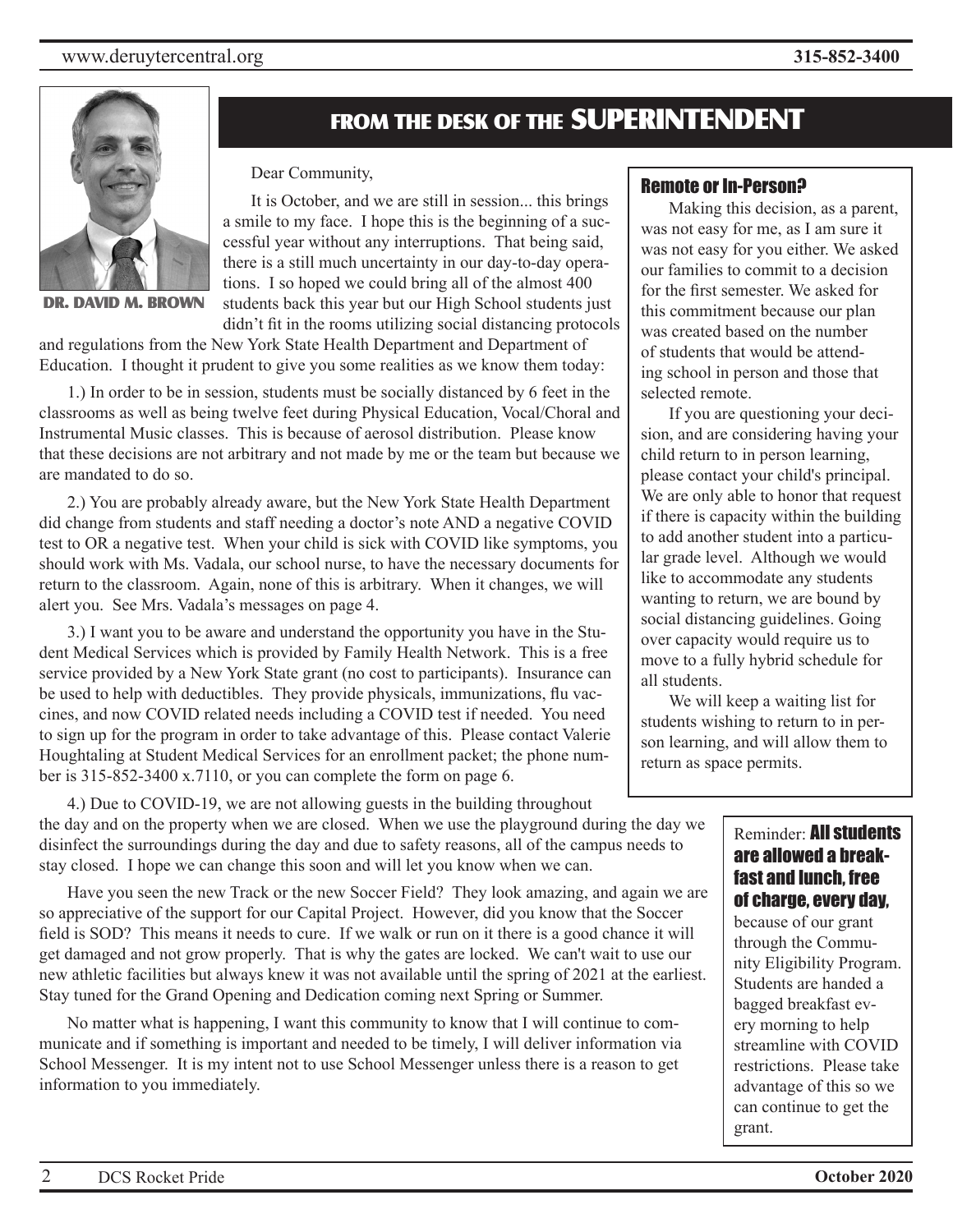# **LOOK FOR THESE ARTICLES IN THE NEXT ISSUE!**

**Student Spotlight:** In each future edition we will spotlight one or two students who have gone above and beyond for our district. If you know someone that should be spotlighted, please recommend them to their principal, counselor, or myself.

**Alumni Spotlight: I want to start** spotlighting our Alumni who are going on and doing great things in the world, or maybe even coming back to this amazing community to do great things. If you know someone, or you are someone, we should Spotlight please reach out to me.

**Board Recognition Spotlight:** We are so fortunate to have hard working and dedicated board members who volunteer countless hours to govern our school district. Special thank you to Dean Hathaway, Board President, Brad Mierke, Board Vice-President, Jodi Wiesing, Board Member, Richard Metcalf, Board Member, and our newest Board Member, Dan Degear.



DeRuyter Rockets





Elementary staff and students are off to a strong start! It has been wonderful coming back together as a Rocket community. Thank you for your patience and understanding as we move through this unique year.

Students have done a tremendous job readjusting to the school routine after such a long time away, and are doing a great job following the required health and safety protocols.

Elementary school students have been able to retain many "typical" school day experiences, including attending special area classes, eating lunch in the cafeteria, and using the playground in small, socially distanced class groups.

Thank you to our great community for your continued support.

# **A Message to 6-12 families from Mr. Rafferty**

We made it to October and like a short burst of cool air outside, it felt refreshing to welcome our students back to in-person learning. As I talk to students, many of them are feeling settled-in, and more confident each day.

Although this year looks a little different for all of our students, I am impressed with their resiliency each day. Our students have adapted to wearing masks, following new procedures, utilizing their technology problem solving skills at home, and so much more.

I would like to thank parents and caregivers for all their support, patience, and understanding during these turbulent times. Watching DCS staff, students, and families rally around each other has been nothing short of amazing and I am extremely grateful for the opportunity to work in such a passionate and selfless community.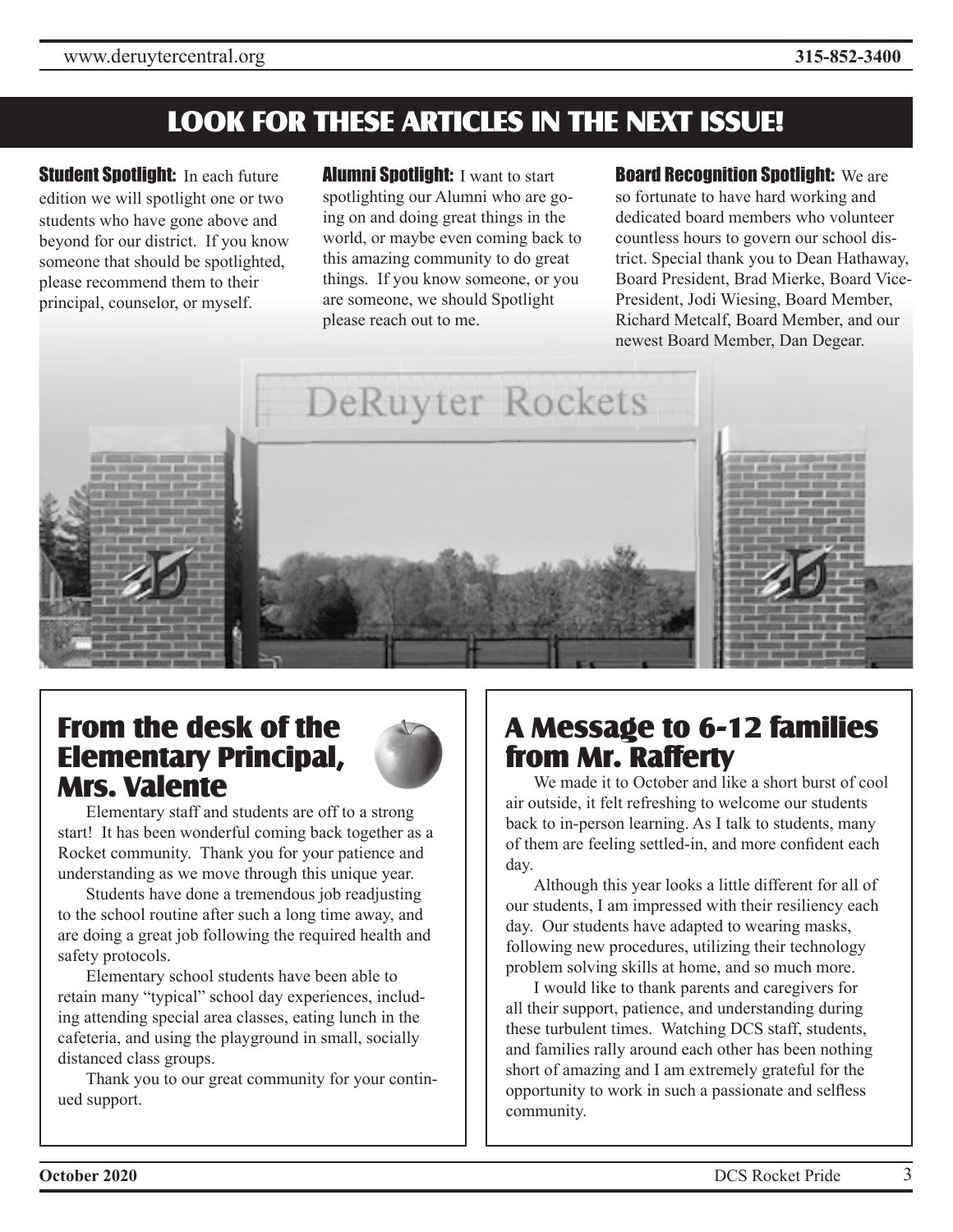### www.deruytercentral.org **315-852-3400**

# **DeRuyter School Health Office News**

With the upcoming weather changes and flu and cold season, please monitor your child daily and keep him/her home if they are not feeling well. If you think your child is sick OR if they are displaying ANY of the symptoms of COVID-19, please keep them home.

✦ Signs/Symptoms of COVID: Fever (over 100°) or chills, cough, shortness of breath or difficulty breathing, fatigue, muscle or body aches, headache, new loss of taste or smell, sore throat, congestion or runny nose, nausea or vomiting, diarrhea

In order to return to school after displaying symptoms of COVID-19, a child must:

- ✦ Have no symptoms OR temperature above 100.0° for 24 hours WITHOUT medication (ex: Tylenol, Mortin, etc) AND
- ✦ A doctor's note stating alternate diagnosis and may return to school, OR
- ✦ A negative COVID test

#### **If your child will be absent, please notify the nurse's office at (315) 852-3400 Ext. 7112**

This year, DeRuyter Central School has been selected by the New York State Department of Health to participate in a state wide BMI survey. This means that we are required to report to New York State Department of Health information about our students' weight status groups.

- $\triangle$  As part of a required school health examination, a student is weighed and his/her height is measured. These numbers are used to figure out the student's body mass index or 'BMI.' The BMI helps the doctor or nurse know if the student's weight is in a healthy range or is too high or too low. Recent changes to the New York State Education Law require that BMI and weight status group be included as part of the student's school health examination.
- ✦ Only summary information is sent to the NYS Department of Health for this survey. No names and no information about individual students are sent. However, you may choose to have your child's information excluded from this survey report.
- $\triangleq$  If you do not wish to have your child's weight status group information included as part of the Health Department's survey this year, please contact the school nurse's office to Opt-Out. You can contact the nurse's office by phone at (315) 852-3400 Ext. 7112 or email at vadala@deruytercentral.org

# **Does your Student Need Medical Care?**

**Get an enrollment packet by filling out and sending in the form on page 6.**

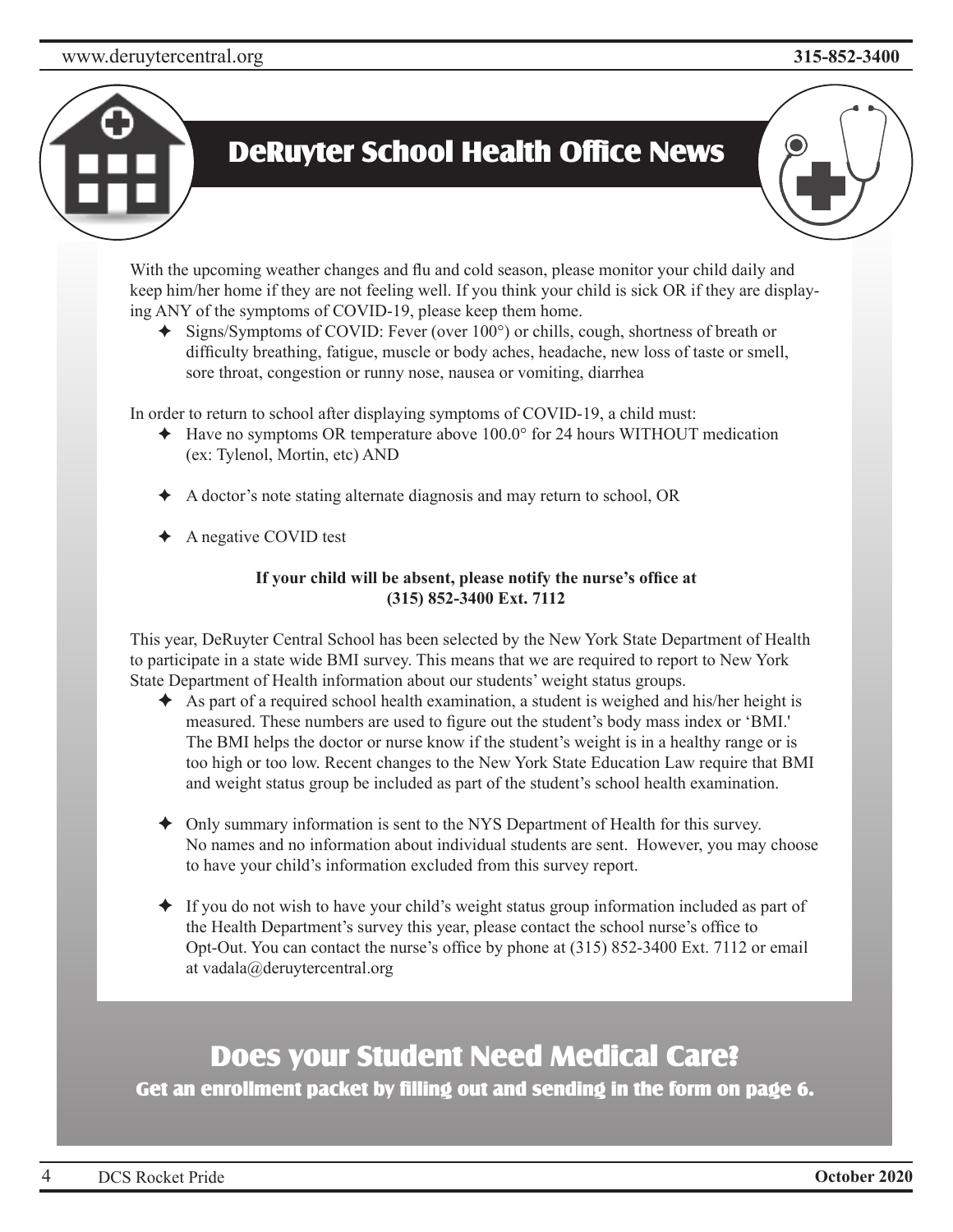# **ANNUAL NOTIFICATIONS**

Notices: The school has the responsibility to provide you with the following information:

# **Student Accomplishments**

The DeRuyter Central School District actively pursues ways to celebrate the accomplishments of our students and staff. As part of this effort, lists or pictures of students and articles citing individual students' accomplishments are published in area newspapers, and district and local newsletters. If any parents have a concern about their own child's name and/or picture appearing in such a publication, please submit your wishes in writing to Superintendent David M. Brown, DeRuyter Central School, 711 Railroad Street, DeRuyter, NY 13052.

# **Asbestos Management Plan**

In compliance with the U.S. Environmental Protection Agency (EPA) Asbestos Hazard Emergency Response Act (AHERA), we performed asbestos reinspections of each of our school buildings for asbestos containing building materials. The inspection finds are in the asbestos management plan and are on file in the District Office.

The EPA requires the District to perform reinspections of the asbestos material every three years. During the school year, the NYS Department of Labor (NYSDOL) certified asbestos inspector performed these reinspections. A certified (NYSDOL) asbestos management planner reviewed the reinspection results and developed recommended actions we should take to safely manage the asbestos material in our buildings.

All asbestos material in the school remains in good condition and we will continue to manage them in place as recommended by EPA guidelines and the NYSDOL certified asbestos management planner.

Results of the re-inspection are on file in the District Office. Anyone is welcome to view these materials during the normal school hours (M-F 8:00 a.m. – 4:00 p.m.). The Asbestos Program manager (Asbestos Designee), School Business Manager Jim Southard, is available to answer any questions you may have about asbestos in our buildings at 852- 3400 x 7502.

# **Right to Information**

The Board of Education is required by the Family Educational Rights and Privacy Act of 1974 to notify parents of students of their right to review education records maintained by the school district which are directly related to their children. Students eighteen years of ages or older have the same right to review their own education records. Pursuant to law, the following records are available for review:

- A. Permanent Record, including:
	- 1. Guidance Folder which contains standardized test scores, biographical data and elementary progress reports
- 2. Academic records for grades 7 through 12
- 3. Cumulative health records
- 4. Attendance records
- B. Students' disciplinary records reflecting superintendent's hearings where the student has been found guilty and letters and/or records of school suspensions lasting 5 days or less.
- C. School medical records maintained at the school nurse's office, which contain students' medical history.
- D. Pupil services records, which include psychological reports maintained by school personnel.

These records are confidential and cannot be released without the prior written consent of a parent or legal guardian. The law provides limited exceptions to the prior consent requirements (for example, where certain school employees, state officials, or Federal Officials having legitimate purposes need information contained in a student's records).

The Board of Education has established a policy for maintaining the confidentiality of students' education records providing access to such records for parental review. Copies of this policy are available at the District Office.

In the event that you feel your child's education record is inaccurate, misleading, or in violation of the privacy rights, you have the right to seek to have the record amended. This right includes the right to have a hearing to challenge the accuracy of the record.

If you have any questions regarding your right to review your child's educational record or the procedure for reviewing the same, please contact your school principal.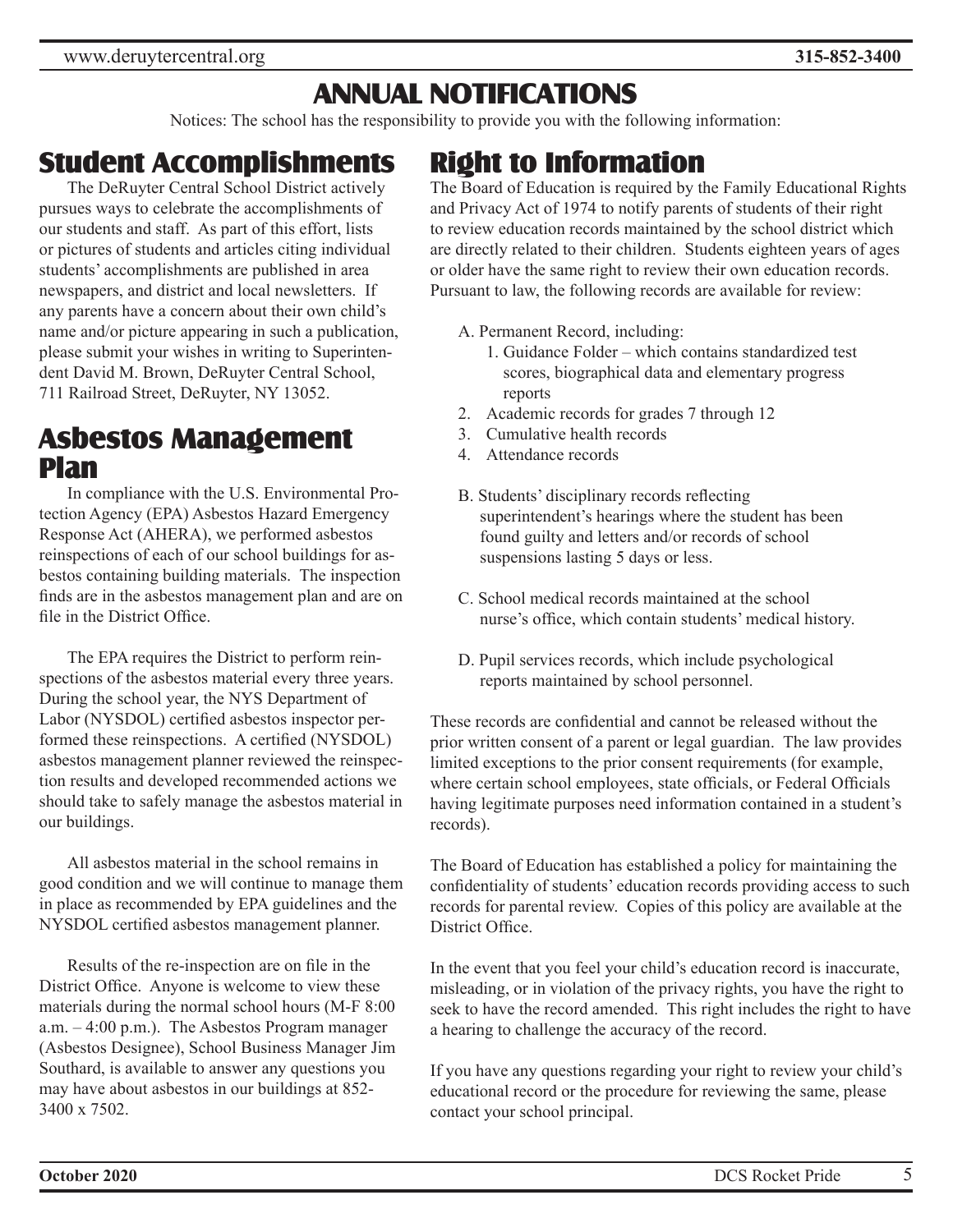# **ANNUAL NOTIFICATIONS**

Notices: The school has the responsibility to provide you with the following information:

## **Student Medical Services**

Our School-Based Health Center (SBHC) is a full-service clinic in the school. SBHC staff provides physical exams, immunizations, and care for sick visits. If your child is sick at home, you can still bring him/her to the SBHC to be seen. We provide care for chronic issues like asthma, ADHD, etc., as well, and offer dental services in the fall for certain grades.

For more information or to get an enrollment packet, you can call 315-852-3400 x8, or fill out and send in the form below.

| $\Delta$                                                                                                                           | ----------------------<br><b>DeRuyter Central School</b><br>Please delivery this form to: DCS Student Medical Services |       |
|------------------------------------------------------------------------------------------------------------------------------------|------------------------------------------------------------------------------------------------------------------------|-------|
| I am interested in enrolling my child(ren) in the Student Medical Services Program. Please send an enrollment packet<br>home with: |                                                                                                                        |       |
| <b>Student Name</b>                                                                                                                |                                                                                                                        | Grade |
| <b>Parent Name</b>                                                                                                                 |                                                                                                                        |       |
| <b>Signature</b>                                                                                                                   |                                                                                                                        |       |
|                                                                                                                                    |                                                                                                                        |       |

### **Non-Discrimination Notice**

Title IX of the Education Amendments of 1972. The DeRuyter Central School District does not discriminate on the basis of race, color, or national origin in the employment and educational opportunities it offers, including vocational programs), appointment of employees, employment pay and benefits, counseling services for students, access by students to educational programs, course offerings, textbooks, and student activities.

The District official responsible for the coordination of activities relating to non-discrimination on the basis of sex is the Director of Curriculum & Instruction, Title IX Coordinator. She will provide information on complaint procedures to any student or employee who feels that his/her rights under Title IX may have been violated by the district or its officials. Her office is located in the Main (High School) Office, 711 Railroad Street, DeRuyter, NY 13052. Her telephone number is 315-852- 3400 x 7152. In addition, any student or employee may make an inquiry or complaint directly to the Federal Office of Civil Rights.

Section 504 of the Rehabilitation Act of 1973: The DeRuyter Central School District, DeRuyter, NY 13052 hereby gives notice that it does not discriminate on the basis of handicap as detailed in Section 504 of the Rehabilitation Act of 1973. The district further gives notice that it does not discriminate on the basis of handicap in admission or access to its programs and activities, including vocational education programs. No person shall be denied employment solely because of any physical, mental or medical impairment which is unrelated to the activities involved I the job for which application has been made.

Inquiries concerning this policy may be referred to Special Education Director, DeRuyter Central School, 711 Railroad Street, DeRuyter, NY 13052. The telephone number is 315-852-3400 x 7122.

### **Fire Inspection Update**

Notice is hereby given that the annual inspection for 2020-2021 of the buildings of the DeRuyter Central School District for the fire hazards which might endanger the lives of students, teachers, and employees therein, has been completed and the report thereof is available at the District Office at 711 Railroad Street, DeRuyter, NY 13052 for the inspection of all interested persons.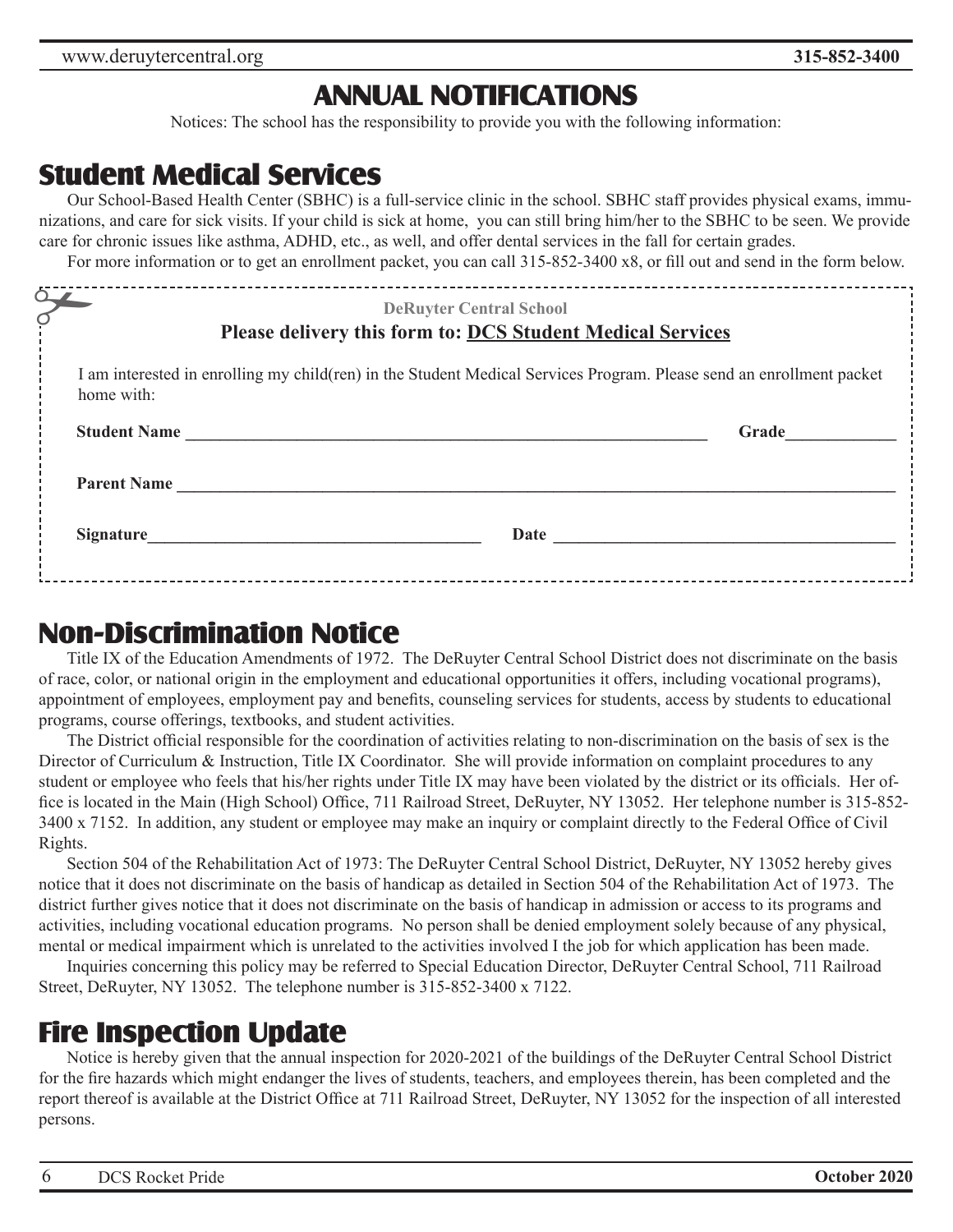### NOTIFICATION TO PERSONS IN PARENTAL RELATION AND STAFF **PURSUANT TO SECTION 409-H OF THE STATE EDUCATION LAW\***

Dear Parent, Guardian and School Staff:

New York State Education Law Section 409-H, effective July 1, 2001, requires all public and nonpublic elementary and secondary schools to provide written notification to all persons in parental relation, faculty, and staff regarding the potential use of pesticides periodically throughout the school year.

The DeRuyter Central School District is required to maintain a list of persons in parental relation, faculty, and staff who wish to receive 48 hour prior written notification of certain pesticide applications. The following pesticide applications are not subject to prior notification requirements:

- a school remains unoccupied for a continuous 72 hours following an application;
- anti-microbial products:
- nonvolatile rodenticides in tamper resistant bait stations in areas inaccessible to children;
- nonvolatile insecticidal baits in tamper resistant bait stations in areas inaccessible to children;
- silica gels and other nonvolatile ready to use pastes, foams, or gels in areas inaccessible to children;
- boric acid and disodium octaborate tetra hydrate;
- the application of EPA designated biopesticides;
- the application of EPA designated exempt materials under 40CFR152.25;
- the use of aerosol products with a direct spray in containers of 18 fluid ounces or less when used to protect individuals from an imminent threat from stinging and biting insects including venomous spiders, bees, wasps, and hornets.

In the event of an emergency application necessary to protect against an imminent threat to human health, a good faith effort will be made to supply written notification to those on the 48-hour prior notification list.

If you would like to receive 48-hour prior notification of pesticide applications that are scheduled to occur in your school, please complete the form below and return it to the School. For further information on these requirements the School pesticide representative is Business Manager and may be reached at DeRuyter Central School, 711 Railroad Street, DeRuyter, NY 13052; phone - (315) 852-3400 x 7502.

| <b>DeRuyter Central School</b><br><b>Request for Pesticide Application Notification</b> |                                     |  |
|-----------------------------------------------------------------------------------------|-------------------------------------|--|
| Name:                                                                                   |                                     |  |
| <b>Address:</b>                                                                         |                                     |  |
|                                                                                         | <b>Evening Phone:</b><br>Day Phone: |  |

\*Written notification must be provided to all persons in parental relation and staff at the following intervals throughout the school year; at the beginning of the school year; within two school days of the end of winter recess; within two school days of the end of spring recess; and within ten days of the end of the school year.